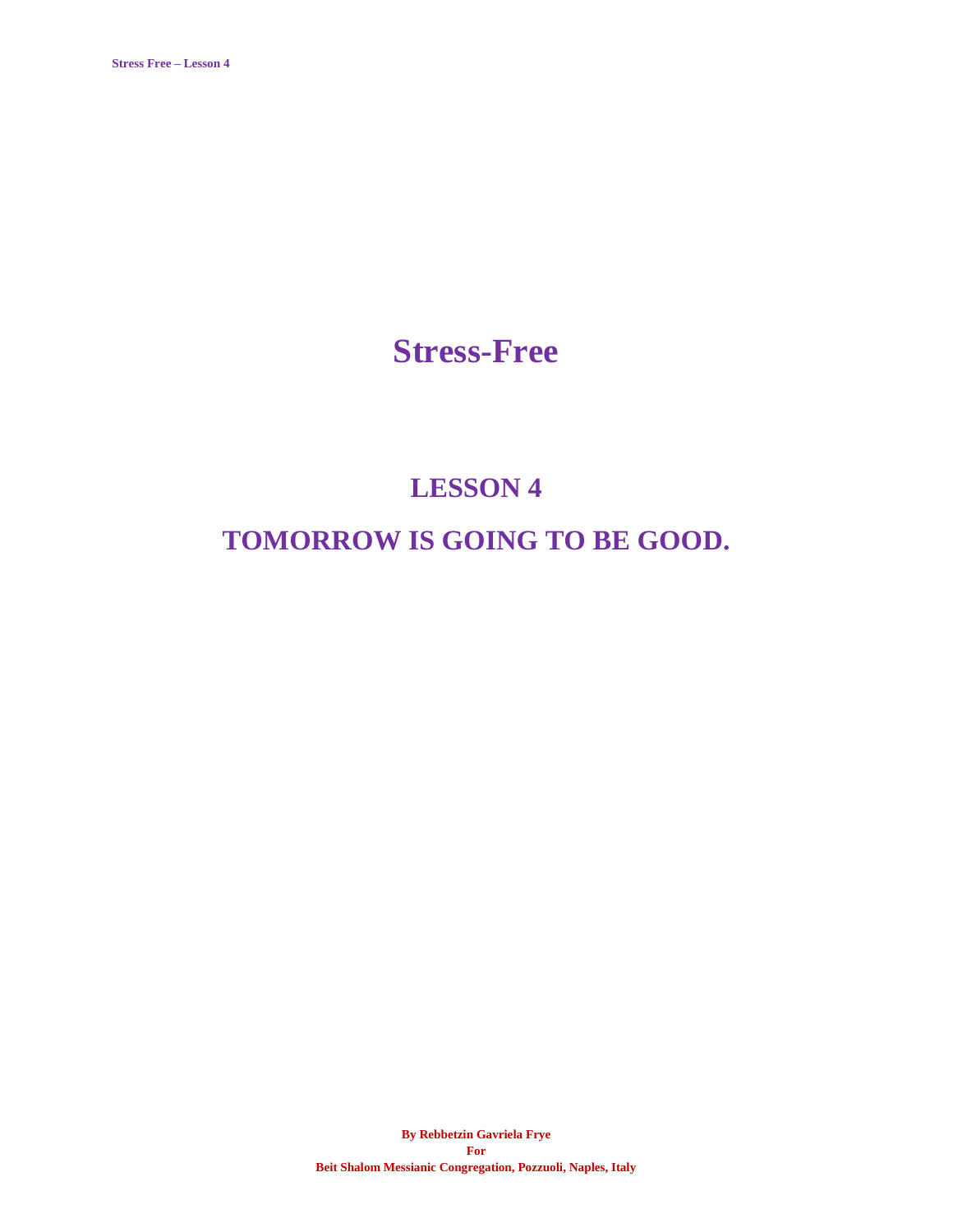## **GLOSSARY**

### **PROFILE**

**A short biographical account of the author noted in the body of the text**

**Exordium**

**A brief characterization of the known book**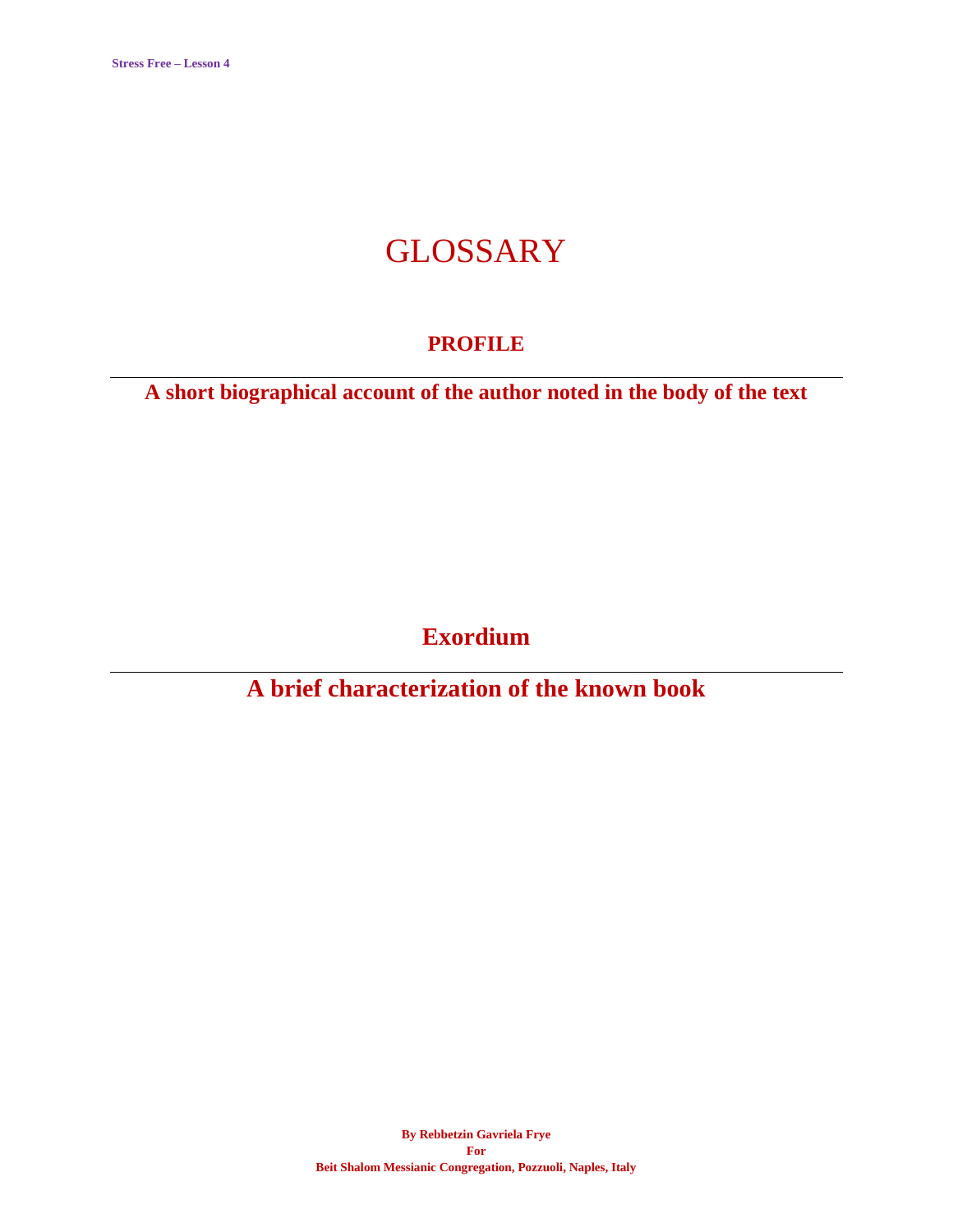#### **Likkutei Sichos**

**Likkutei Sichos—literally, "a collection of talks"—is a 39-book series of the Lubavitcher Rebbe's collected talks over the course of the 40 years of his leadership. The talks in this series are presented as mini-essays, each entry having undergone laborious editing, referencing and footnoting overseen by the Rebbe himself. Likkutei Sichos gives the reader a glimpse into the Rebbe's weltanschauung (worldview or philosophy), and maps out his revolutionary vision for the Jewish world.**

**5. The above questions can be resolved by first explaining an adage of the Tzemach Tzedek (quoted frequently by my revered father-in-law, the Rebbe) who gave this reply after someone begged him to plead for Divine mercies on behalf of a person who was dangerously ill: Tracht gut, vet zain gut ("Think positively, and the outcome will be good"). It is apparent from the Tzemach Tzedek's words that thinking positively (having bitachon [in G‑d]) will bring about a good outcome (in revealed and manifest good) ...**

When a person truly trusts in G-d alone from the depths of his soul to the extent that he has no worry at all, **his arousal [of trust] itself causes G‑d to conduct Himself with him in an appropriate manner, granting him kindness (even when [on his own accord] without taking this trust into account, he is not worthy of such kindness) ...**

**6. Based on the above, it is possible to say that this is the intent of the verse in our passage that speaks about Moshe's fear when he heard [his fellow] Jew say: "Will you kill me ... like you killed the Egyptian?" The intent was to teach us this fundamental message [with regard to the quality] of bitachon: that bitachon itself will lead to and bring about G‑d's salvation. The opposite is also true. When a person is not saved from distress, the reason is that his bitachon is lacking. This is the intent of the verse: "And Moshe became frightened and said: 'Certainly, the matter has become known.' " (And directly after that [it tells us]:) "Pharaoh heard ... and he sought to kill Moshe. And Moshe fled ... ." The fact that Moshe feared for his life and did not trust G‑d that no harm would befall him because of his positive efforts [to save a Jewish man from the Egyptian who was beating him and to rebuke the two Jews who were quarreling] was itself the cause for "Pharaoh [to] hear of the matter and to seek to kill Moshe." [Moshe's lack of trust] caused him to have to flee [for his life].It is possible to explain that this is the intent of the wording of the verse: "And [he] said: 'Certainly, the matter has become known.' " Not only did Moshe think these thoughts within his heart, he expressed them in speech. This increases the emphasis on his lack of bitachon. For in addition to having these suspicions in his mind, he spoke about them. Were he to have had complete bitachon in G‑d, and not have worried at all about the situation in which he found himself (that "the matter had become known" and would be discovered by Pharaoh), that would have caused the matter to have been forgotten and for him to have realized apparent and manifest good. When a person encounters obstacles and encumbrances in his observance of the Torah and its mitzvos, he should realize that the elimination of these obstacles is dependent upon him and his conduct. If he has absolute faith in G‑d, that G‑d will help him so that the situation will be good until he is utterly serene without any worry at all, [his bitachon will bear fruit]. (Needless to say, he must also do whatever he can in a natural way to remove these obstacles, [but it is his bitachon that will shift the flow of the paradigm].) [He will see the realization of] the promise: "Think positively, and the outcome will be good." This will become manifest. All of the obstacles and encumbrances will be eliminated, and he will enjoy actual good that is apparent and manifest to all.**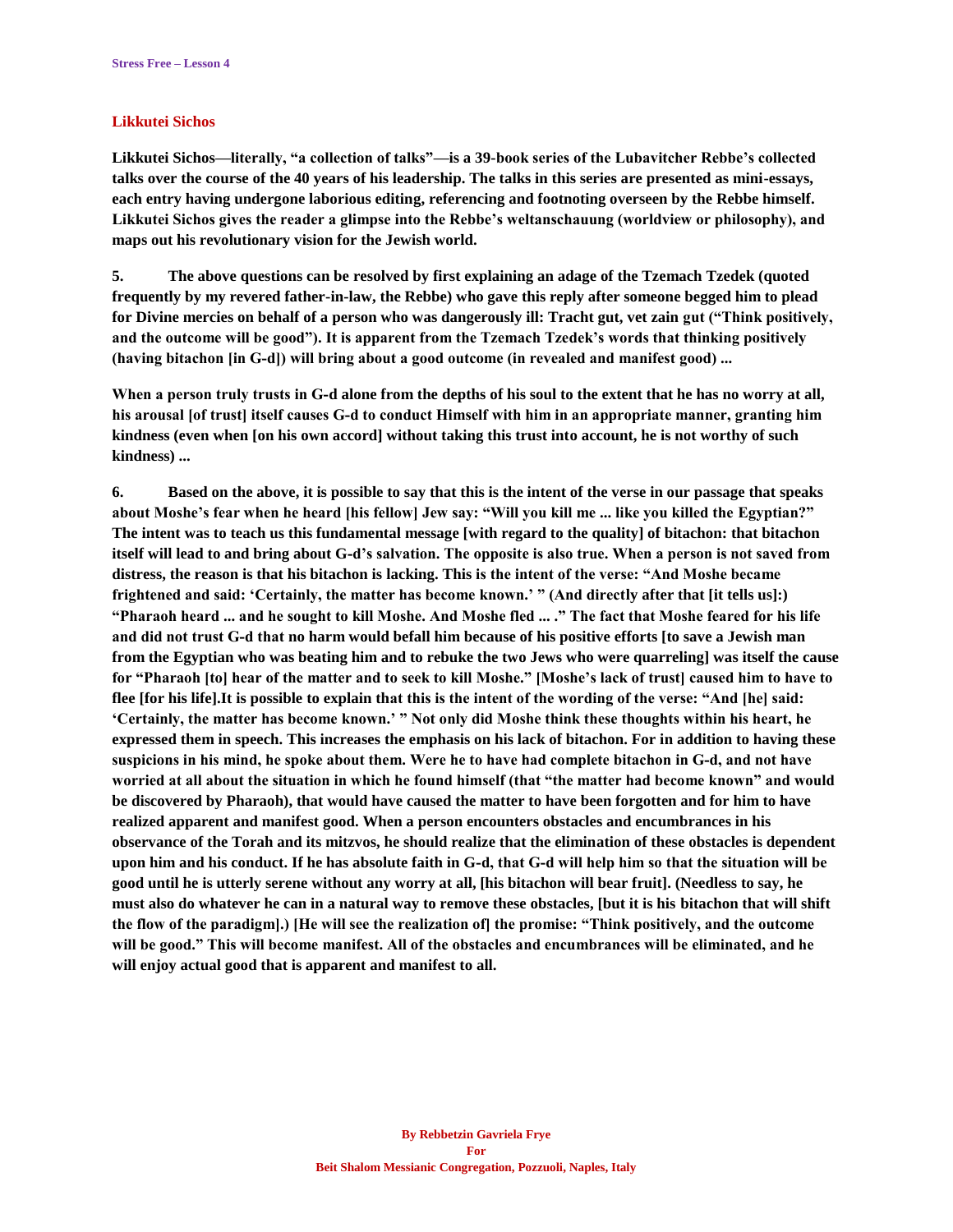#### **Likutei Sichot, Vol. 36, Pages 4-6**

**חמצה וניבר ירבד יפ לע הז ןבויו .ה דובכ ידי לע םימעפ המכ ואבוהש) קדצ הנעש ,(ר"ומדא ימחו ירומ תשודק לע םימחר ררועל ולצא ןנחתהש דחאל טכ ַ ארט" — םולשו סח ןכוסמ הלוח 'יהיו בוט בושח") "טוג ןייז טעוו — טוג הבשחמה םצעש ,וירבדמ עמשמו .("בוט תובוט תואצותל איבת (ןוחטבה) הבוטל**

**)הלגנהו הארנה בוטבו(...**

**קמועבו תמאב ךמוס םדאהש ידי לע וניאש דע ,דבל ה"בקה לע קר ותמשנ תלעופ אפוג וז תוררועתה ירה ,ללכ גאוד ביטמש ,הז ןפואב ומע גהנתמ ה"בקהש ...(הזל יואר וניא תאז אלול םא םג) ומע**

**יהוזש ,רמול שי ליעל רכזנה יפ לע .ו לע רפסמש ,ונתשרפב בותכה תנווכ ירבעהמ עמששכ השמ לש ותארי "ירצמה תא תגרה רשאכ 'וג ינגרהלה" תדמב ליעל רכזנה דוסי ונעימשהל — איבמה אוה ומצע ןוחטבהש ,ןוחטבה עמוש התא ןה ללכמו ,'ה תעושיל םרוגו הז ירה הרצמ ץלחנ אל םדאהש הזד ,ואל .ולש ןוחטבב רסח 'יהש ינפמ**

**ןכא רמאיו השמ ארייו" בותכש המ והזו עמשיו (הז ירחאל ףכיתו) רבדה עדונ חרביו השמ תא גורהל שקביו 'וג הערפ ושפנל ארי 'יה השמש ןויכ :"'וג השמ קזיה םוש אובי אלש םשהב חטב אלו ןגהל] תובוטה ויתולועפמ םולשו סח ,ותוא הכהש ירצמהמ לארשי שיא לע ירה ,["םיצנ םירבע םישנא ינש" חיכוהלו הזה רבדה תא הערפ עמשיו"ש םרג הז חורבל ךרצוהו "השמ תא גורהל שקביו ןוחטבב חטוב 'יה םא ןכ ןיאש המ .ונממ בצמהמ ללכ גאוד 'יה אלו ,םשהב רומג לכויו "רבדה עדונ ןכא"ש) וב אצמנש 'יה אפוג הז ירה ,(הערפ ינזאל עיגהל ול בוט 'יהו ,'וכ חכשנ רבדה 'יהש לעופ ...הלגנהו הארנה בוטב**

**לע םיבוכיעו תועינמב עגופ םדאשכ ,תעדל וילע ,תווצמו הרותה תרימש יולת ולא םיבוכיעו תועינמ לוטיבש רומג ןוחטב ול שי םאד .ותגהנהבו וב ,בוט 'יהיש רוזעי ךרבתי אוהש ,םשהב**

**םוש ילב הרומג החונמב אוהש דע השוע ,הז םע דחיב ,ןבומכו] ללכ הגאד תועינמ לטבל עבטה ךרדב וב יולתה לכ טוג טכ ַ ארט" ונחטבוה ירה — [וללה ולטבתיש ,לעופל 'יהי ןכש ,"טוג ןייז טעוו לעופב ול 'יהי בוטו ,םיבוכיעו תועינמה לכ ,רשב יניעל ,הלגנהו הארנה בוטב ,שממ**

**םיחפט הרשעמ הטמל.**

**מע ול קלח תוחיש יטוקל 4-6**

**NOTES:**

#### **TEXT 2**

Faith as an aspect Of human faculty

Trust in G-d is not an aspect of blind faith. But rather, it is a skill on its own right that, when cultivated, allows one to experience the ultimate. It is an inherent part of our being, part and parcel of human faculty. When the brain processes information and emotions serve to inspire, the power of faith allows one to reveal the inner good of the world. Therefore, faith is a powerful, positive force in our lives no less integral to human experience than the faculty to think or feel. For faith is faculty that recognized truths that are infinitely greater than ourselves. Truths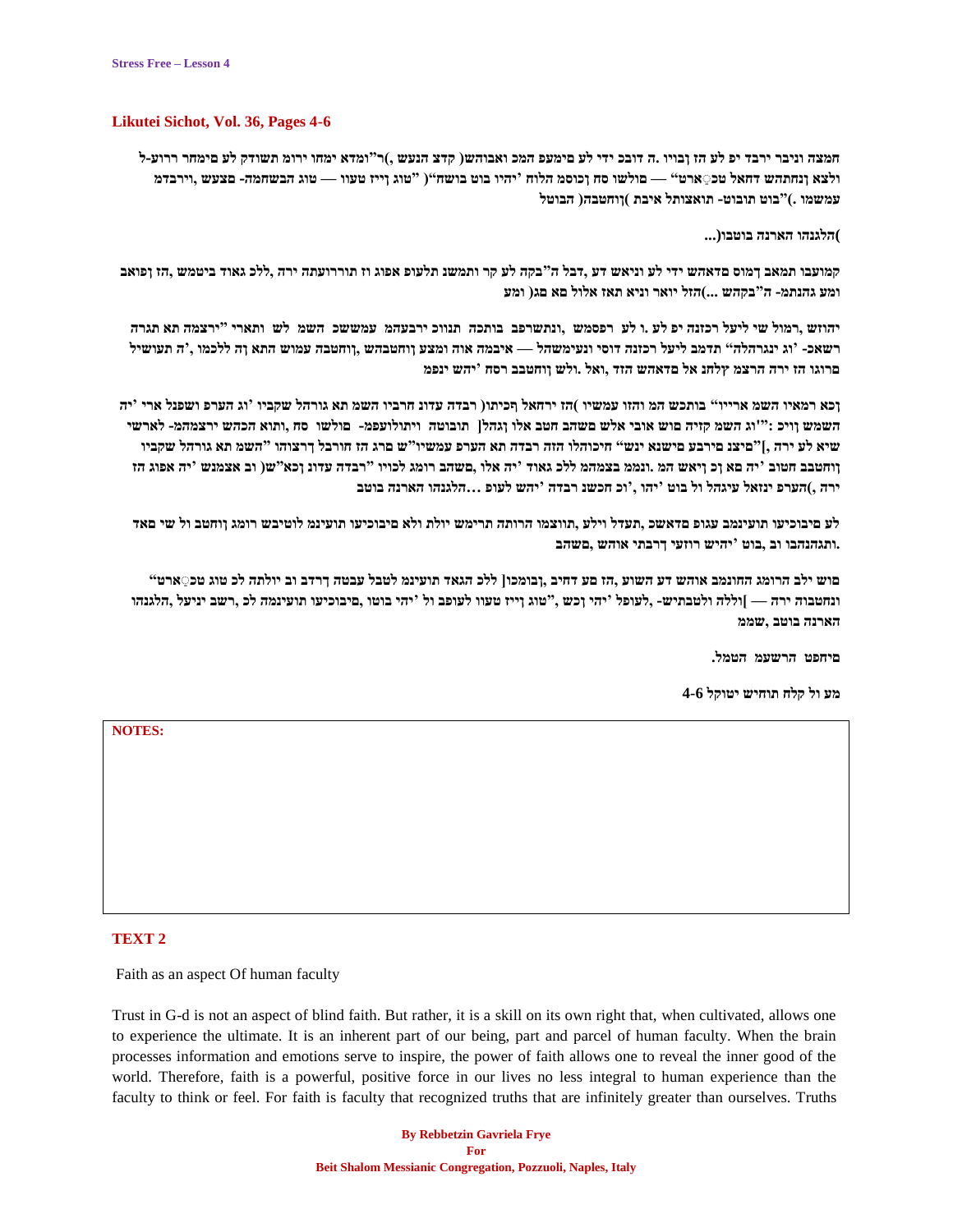that otherwise will be incomprehensible, yet nevertheless, through the faculty of faith, a person is now able to experience them as if they were real. Everyone is born with a faculty the faith. It is neither required nor taught, for it is one of the natural states of human experience. Take the example of a young child. Tell him a fantastic tale and, even though he senses it isn't true, he still believes. An adult, however, would never believe. For as a person grows older, they stop accepting things at face value. It doesn't mean to say that an adult lacks the faculty of faith, but rather, with maturity, one's faith becomes obscured by reason. As a person grows older, they become more cynical about their faith for they start to realize how so many people abuse faith by filling the power to believe with falsehood. After years of negative experiences, an adult comes to doubt that things can really be good. After years of being lied to, an adult eventually comes to distrust their own inner voice. As such, they start to reject things they know are true but cannot prove. In order to protect themselves, they rely on reason alone to process ideas and establish principles of law. Eventually, some may even come to reject the very notion that a reality that cannot be grasped with the hand, observed by the eye or understood with the mind. Learn to cultivate the inner voice of faith. For a person need not always allow reason to drown out that which they know to be true. A healthy mind recognizes the innate limitation of reason. As such, one must acknowledge that there is a reality outside the scope of what can be understood.

'Toward a Meaningful Life', Rabbi Simon Jacobson p 224 – 226

#### **NOTES:**